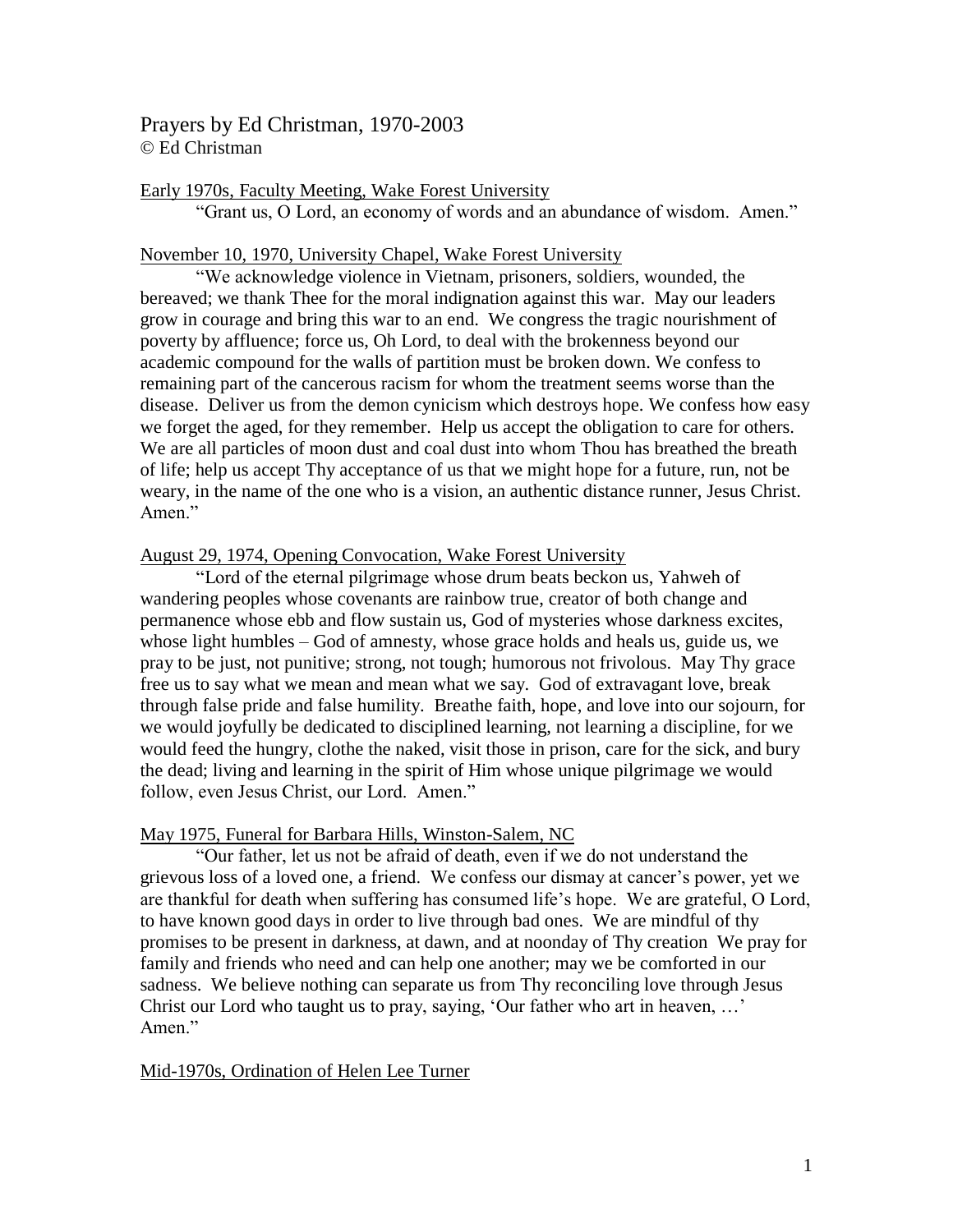"God of wisdom, grace this celebration with Thy presence and power. Guide us, we pray, to ponder what brings us here. We dare expect that Providence will lead Helen Lee Turner to serve Thee in Thy way with the gifts Thou has given her through Him who is Thy final gift, Jesus Christ, our Lord. Amen."

February 2, 1976, Founders Day, Wake Forest University

"Holy God, we are thankful to be free to worship thee and that others are free to deny thy existence. To thee we give thanks

For bricks and brains collected here

For heroes and legends alive in this place

For hearts and minds together in a community of teachers and learners. We dedicate ourselves to the disciplined study Of what is and what ought to be, thankful for thy gift Of imagination that we can dream dreams and have visions. We dedicate ourselves to the relentless search for truth And for the courage to put it on a lamp stand for all to see; By its light, O God, may we continue to discover the roots Of who we are and who we may become. We dedicate ourselves to being open with one another, Credible in thy sight, growing in wisdom and in stature, Na din favor with thee and one another. Amen.

### February 15, 1977, Founders Day, Wake Forest University

"Maker of heaven and earth, we are thankful for the past, for we have been blessed at Wake Forest. In hope we thank Thee for whatever future there may be. We are grateful that we do not control the final destiny of the world, for our failures often outweigh successes. Alienation is greater than reconciliation, and darkness more extensive than light. Yet Thou has offered us a unique relationship in Jesus Christ that we might be agents of reconciliation, ambassadors for peace, persons who grow in wisdom and in stature… We pray for President Carter and President Scales, for members of Congress and members of this faculty, for all citizens and especially the students of this community, for they are worthy of our best efforts in seeking truth. We are thankful that our roots are in Thee; may we remember that in success and in failure Thou will hear us when we say, oh Lord, our Lord, how excellent is Thy name in all the earth. Amen."

### May 15, 1977, Baccalaureate, Wake Forest University

"Creator of all time and space, may we discover Thee in uncluttered space and unencumbered time. Gratefully we remember the places of our nourishment and the timely help from family and friends. May the boundaries of time and space enable us to discover that all of life has meaning or none of it. O Lord, this is a time of desperate nations and despairing people, yet a time of easy satisfaction. Call us to the uneasy satisfaction of hospitality toward the sick, the bereaved, the imprisoned, the elderly, the handicapped. Privileged beyond our virtues, O Lord, give us directions to service, but deliver us from blundering into another's space without knocking. Link us together in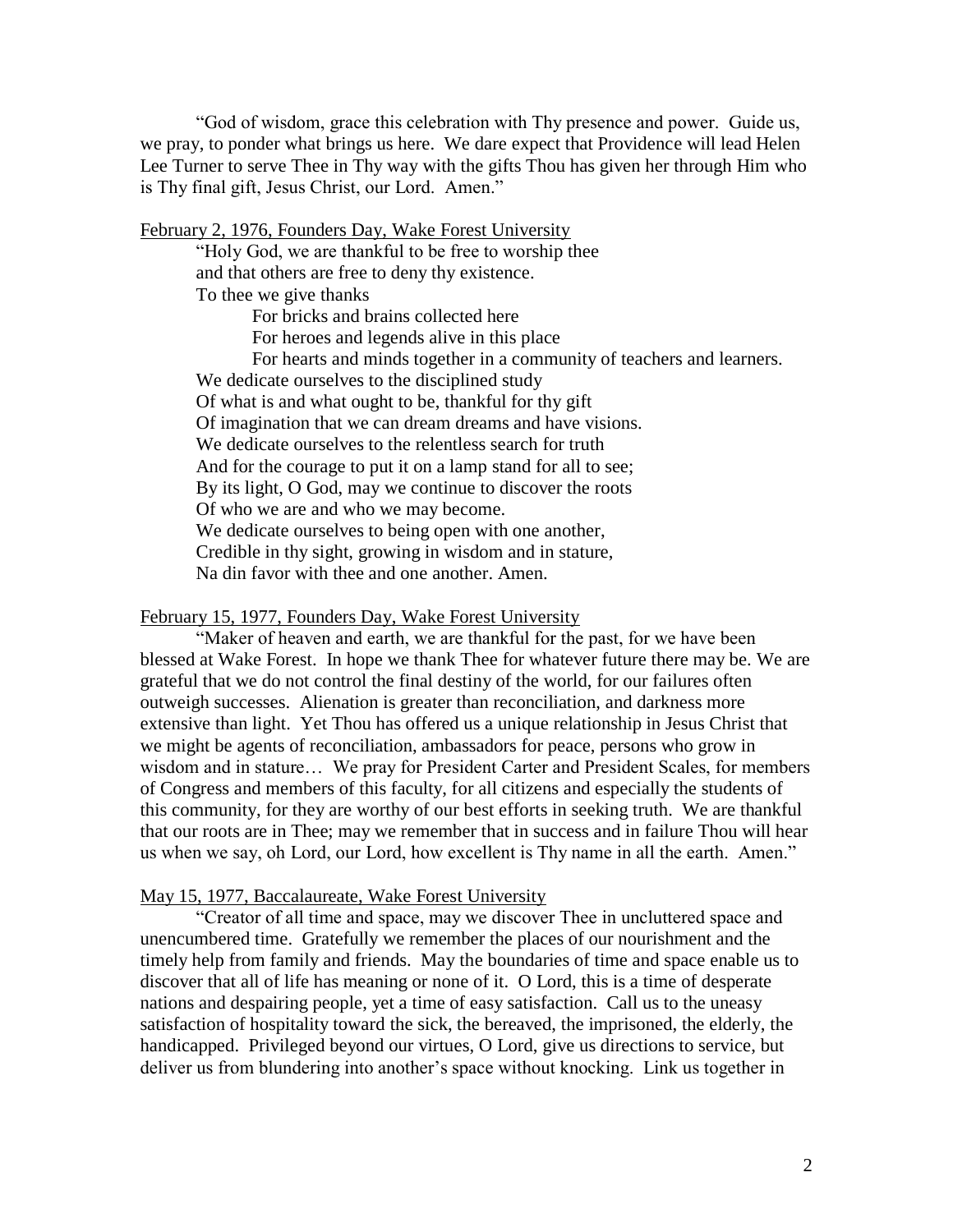the hope that there is time and space to create and tell our individual story as Thou didst tell Thy store in the One who is alpha and omega, Jesus Christ. Amen."

# February 1970s (undated), Founders Day, Wake Forest University

"Almighty God, whose design for life confounds yet calls us, we give Thee thanks for sustaining our lives, whatever their shape and duration. Holy covenant-maker and covenant-keeper, may we maintain our relationship with thee as did our founders. O eternal mystery and maker of light, may mystery and light mingle that we be neither bored nor bedazzled by our lives; Lord of playing fields and laboratories, may we live by honor and diligence in our labor and in our leisure, for we would follow thy voice amidst the Babel of voices.

"God for all seasons, we need thee to share in this occasion as we need air to breathe, to be reminded that our beginnings were not meager for they were founded in thy vision in followers who followed leaders by trusting their words and deeds to express thy words and deeds.

"Forgive us, Oh God, for we have done those things we ought not and have failed to do those things we ought; we know alienation estranges and fear imprisons, but we also know reconciliation heals and hope gives life. Therefore O God, aware of our shortcomings, love us whatever our achievements,, call us to springs of living water, to thy bounteous table. May they grace free us from believing we earn salvation and lasting praise; may the past call us to a praiseworthy future and deliver us from half-hearted and half-minded us of the opportunity to be teacher and student. Unstop our ears to hear thy rhythms; uncover our eyes to see the beauty in people; open us, Oh Lord, to live piously and intellectually, singular in our discipleship, for these are the best of times and the worst of times, and this is the time given. This is the banquet to which thou hast invited us; this is the place and these are the people who hunger and thirst for righteousness; nourish us, we pray, through Jesus Christ our Lord, Amen."

# Fall 1977, Newcomers' Dinner, Wake Forest University

"Gracious divine Host, we thank Thee for giving us more than we deserve. Enable us, we pray, to be hospitable toward old friends and new acquaintances. We thank Thee for this food, for those who have prepared it, and for the newcomers we honor, in Jesus' name. Amen."

## February 9, 1978 Invocation at Founders Day, Wake Forest University

"Forgive us, O Lord, for our failure to hearken unto thy voice.

"We call upon thee because we need something ultimate in our lives, and we remember thy promise to love us steadfastly, no matter what.

"Lord God, are we truly accountable for our talents?

Must we be profoundly curious about thy creation?

Should we share our hopes and fears with thee?

Being rich, O Lord, how can we feel for the poor?

Being sheltered, how can we care for the unsheltered?

Can we discover thy truth apart from suffering?

"Lord God, we are mindful of those who are sick within our community and pray for them and their families; we thank thee for the health which enables us to gather in this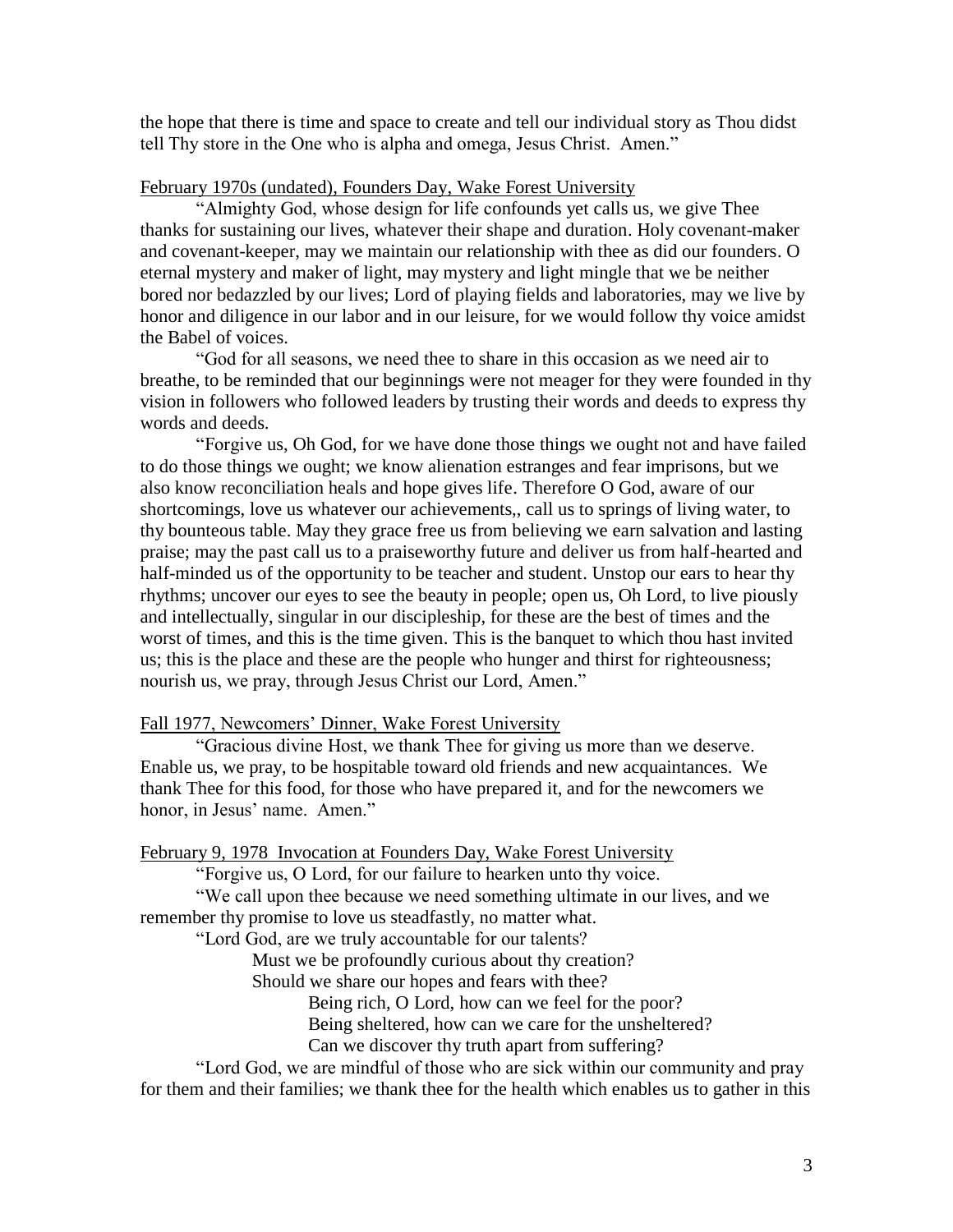anniversary convocation, to celebrate achievement and commit ourselves anew to the purpose of Wake Forest – to foster both academic excellence and mature faith in thee, and we offer this prayer in the name of Jesus Christ. Amen."

# April 18, 1978 Invocation at the Annual Awards Ceremony, Department of Military Science, Wake Forest University

"My apology to the Corps and its special guests – following this prayer of invocation, … reality of the need for military is essentially for the same reason we need religious awareness. We celebrate…[duty?] and achievement of men and women … learning and the life science of military … remain in touch with one another. Amen."

# December 1978, Faculty Meeting, Wake Forest University

"O Lord, enable us, we pray to be open to Thy dependability; may we resist the temptation to predict Thy presence; let us look and listen expectantly for the coming of Jesus Christ in whose name we pray. Amen."

## May 1979, Memorial Service for Professor Roland Gay, Winston-Salem, NC

"Lord of life and death, we call upon Thee this day because we need Thy comfort. We are comforted that death has come without pain or illness, and we all prefer death in this form. But Lord, it is still death and we would have preferred that Roland Gay did not die and, therefore, we must grieve this day. Yet the life of such a good man is never finished. May our recollections of Roland Gay comfort us. May the steady and loyal life he led comfort family and friends in this unsteady world. We are thankful that we can claim this promise that Roland Gay surveys a new landscape, Thy Kingdom, and flies ever higher than before. May the peace of our Lord, Jesus Christ, be given unto you as it is to Roland Gay this day. Amen." (Roland Gay was emeritus professor of math who learned how to fly air planes after he retired. He died last Sunday May 13, 1979, on his way to the refrigerator.)

# May 20, 1979, Invocation at the Ceremony for the Hooding of the Juris Doctor Degree Candidates, Wake Forest University School of Law

"Divine covenant-maker and keeper, we invoke Thy presence at this celebration honoring those who have kept the covenant of disciplined study. Give to them or strengthen within them the desire to use their gifts in the light of Judeo-Christian covenants. May these women and men derive pleasure and satisfaction from material gain and from being ministers who heal people and are advocates for justice in the name of the unique advocate, Jesus Christ. Amen."

## May 17, 1981 Invocation at the Ceremony for the Hooding of the Juris Doctor Degree Candidates, Wake Forest University School of Law

"O Lord, covenant-maker and covenant-keeper, we acknowledge the joys and sorrows which are a part of our lives. Remind us, we pray, of the people and experiences which have given us ethical shape. Lengthen the moral cords and strengthen the equitable stakes of each individual here this day.

"May time stand still during this celebration of achievements printed and unprinted (in the program). As we remember Professor James A. Webster, may we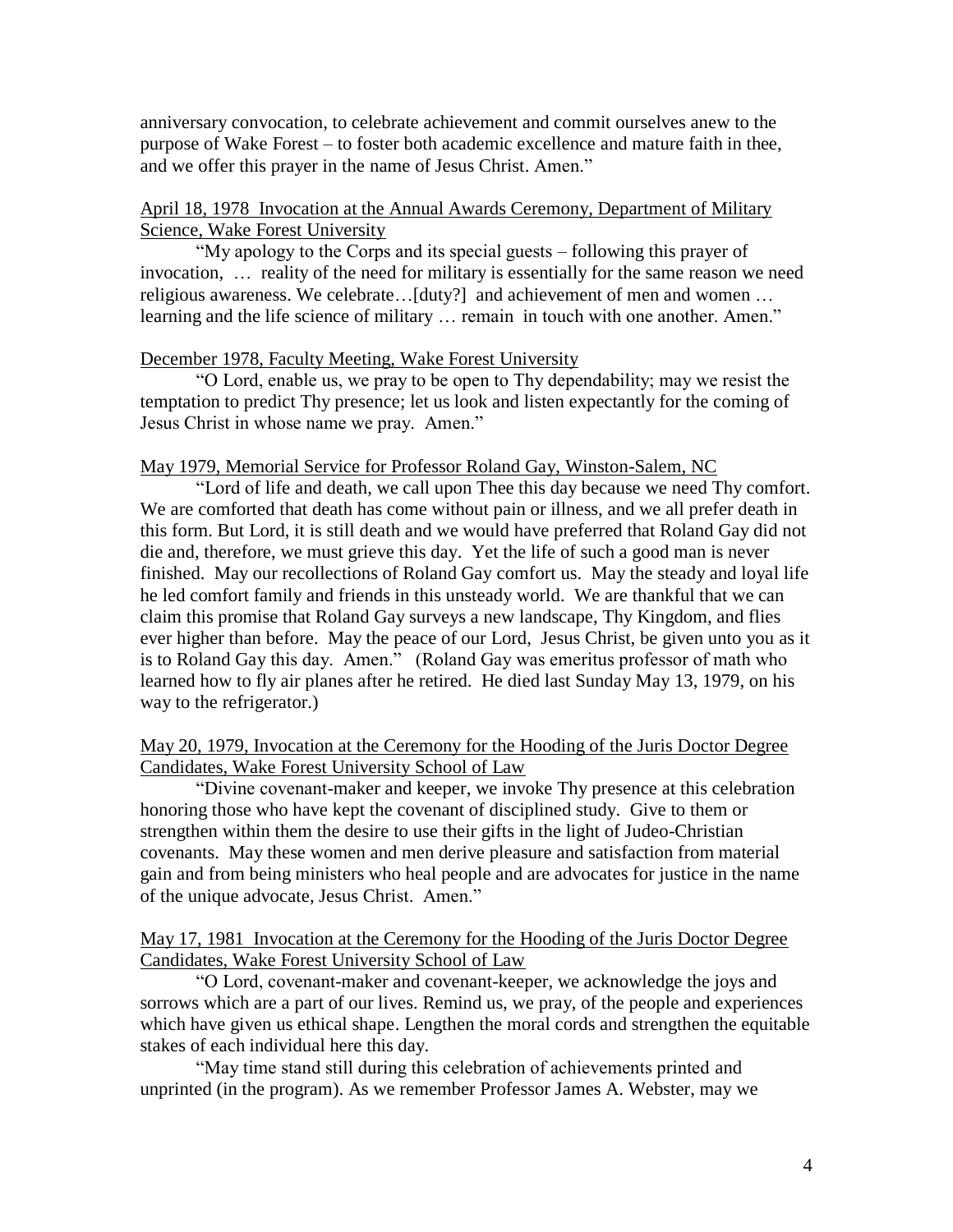covenant together to 'fill the unforgiving minute with sixty seconds worth of distance run.' We offer our prayer in the name of Jesus Christ our Lord, Amen."

# May 18, 1981 Commencement Luncheon Prayer, Wake Forest University

"Lord, with a measure of fatigue and a sigh of relief, we give thee thanks. Help us to remember from whence we have come and by thy grace where we may go. May this food help us along the way. Amen."

## May 1982 Commencement Prayer, Wake Forest University

"Creator and redeemer of all life, we thank thee for times of honor and achievement, we acknowledge thy presence on this joyful occasion and remember those persons and events who have worked together for good, weaving the fabric of graduation 1982.

"We pray, oh Lord, that these graduates will hear thy silent and audible voices and be obedient servants, not slaves to status and things, using their many languages as gates not as walls. Release us from our clinched fists to open hands, for we would resist the temptation to outscore one another. Eternal God, may we see ethical connections between getting and giving, between labor and leisure, between being individuals and participants in community. May the fruit of our labor speak to the hungers of others and our own need to experience worthwhile satisfactions. Lord, never mind the why and wherefore, through thy love, level all ranks, blow wind into our sails, call us from safe ports through Jesus Christ our Lord. Amen."

# June 23, 1983, Trustee Luncheon, following the election of Thomas K. Hearn Jr. as Wake Forest University President

"God of ordinary and extraordinary time, we thank thee for this special moment in the life of Wake Forest. Forgive us, for we are tempted to think more highly of ourselves than we ought, yet by thy grace, let us celebrate the memories and hopes which have and will shape Wake Forest. We thank thee for those who have and will lead us and for the efforts made to bring us to this occasion. May we be nourished by the food we eat and the conversations we share. We pray in the name of Jesus Christ our Lord, Amen."

### November 4, 1983, Luncheon before the Inauguration of Thomas K. Hearn Jr. as the President of Wake Forest University

"Almighty God, shepherd of us all, who gives and sustains life in each of us, grace us, we pray, by the presence as thou hast nourished Wake Forest people for the past sesquicentennial of excellence. We seek thy blessing for this meal and on those who lead us and on those who have led us in the past.

"To confess our failures on a day celebrating significant achievement is to acknowledge thy grace, for we do not achieve by our efforts alone but by being in touch with thy purposes.

"May this food symbolize our shared needs, these tables our togetherness, and this time of inauguration a season of unique opportunity, we pray in the name of Jesus Christ, Our Lord, Amen."

May 20, 1984, Baccalaureate, Wake Forest University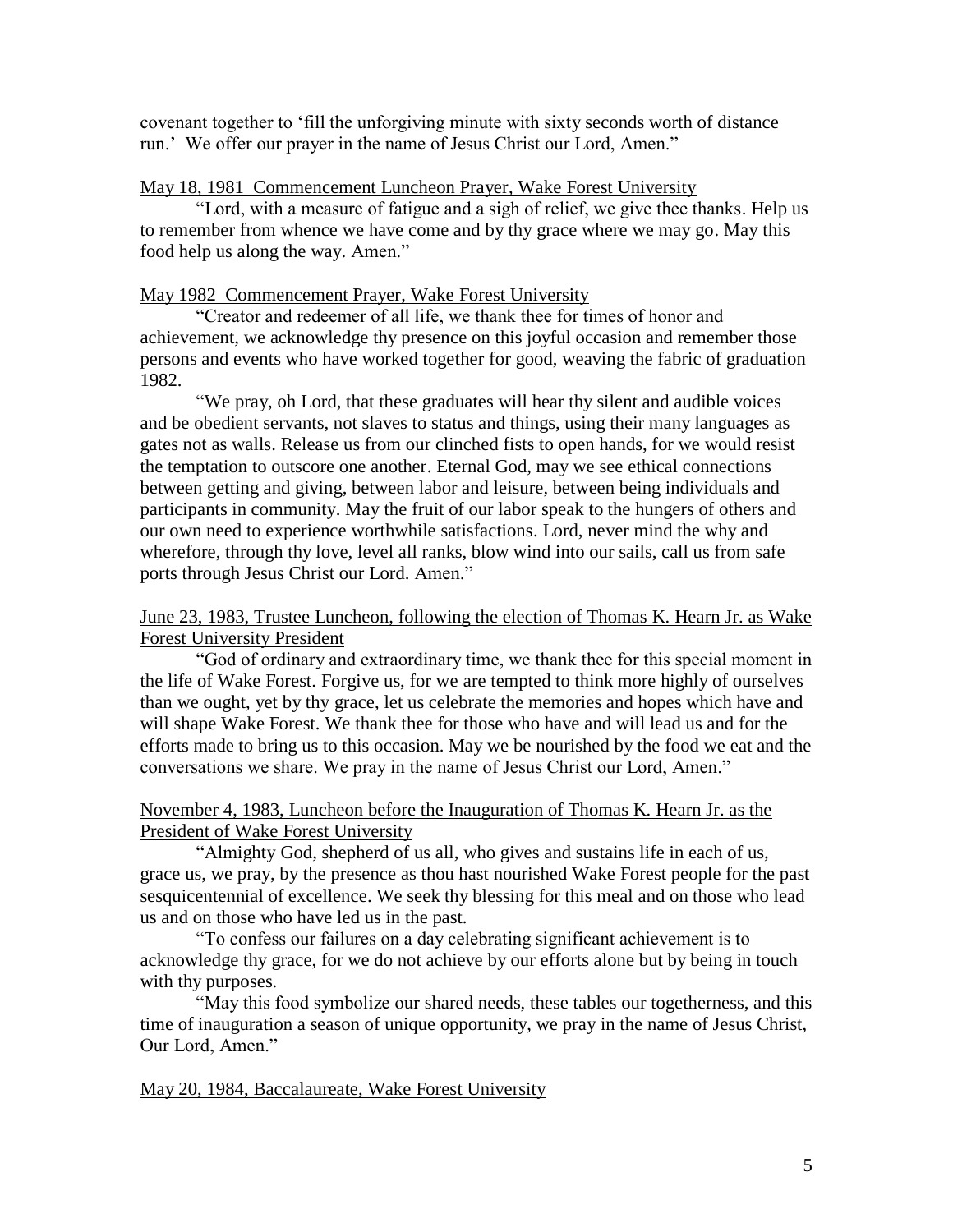"Almighty God, we gather professing our love for the heroes and heroines of Wake Forest and for its excellence and honor which call these graduates to say what they mean and mean what they say. We profess our love for Wake Forest as an expression of our love for Thee.

"We give thanks for the families, teachers, and friends who have helped shape the members of the class of 1984; and, as we look back upon these years, do we not see Thy image in us? May that image stir curiosity about what we do not understand about Thee and ourselves; may that image compel us to ask who and what lasts – may that image be as soil in which seeds sown here will be harvested beyond graduation.

"Hear our confession, O God. We have squandered opportunities, both as students and teachers; we have often been preoccupied with trivial and cosmetic concerns; we have broken codes and have abused ourselves and others. Almighty God, we confess that we have followed lesser gods from whom there is no forgiveness; we offer our confession unto Thee because we have heard Thy word: 'pick up your life and walk;' 'go and sin no more;' 'feed my sheep.'

"Lord, can we beat swords into ploughshares or are we controlled by violence? Lord, can we feed the hungry or are we overwhelmed by economic systems? Lord, can we live ordinary lives in extraordinary ways or are we bound by pre-determined ruts?

"Almighty God, we seek water which quenches our deepest thirst, bread that nourishes beyond our strength, light which penetrates darkness. Call us, we pray, beyond the joy and sorrow of this occasion, beyond the fear of living or dying, beyond the love of family and friends, beyond our love of race or nation; call us to Thy surprising banquet table, to Thy Kingdom not made with hands. We pray in the name of Jesus Christ, our Lord, Amen."

### September 11, 1984, Opening Convocation, Wake Forest University

"Oh Lord, our Lord, how excellent is Thy name in all the earth; we give thanks to Thee as the beginning, creator of life in its majesty and beauty, its uniqueness and order. Thou hast given us dominion and power, and, therefore, we see Thee as a lamp unto our feet, an ever present help along the pathway of our stewardship. We gather in celebration of Wake Forest's pathway of faith and work and pray Thy continued blessing upon this school. Thou art our refuge and strength as we renew our covenant with the legacy of 150 years of visions which have become realities.

"God of this day and this time, this is the day Thou hast made, and we are the present stewards of heritage. This is the time of threatened extinction of all heritage, a time of fading dreams and unclear ideals; yet, O Lord, this is the time of clearer purposes and steadfastness to the intersection of faith and reason; this is the day to renew our individual and corporate pledge of allegiance to our code of honor in classroom laboratory and in personal relationships; this is the time to discern Thy voice and Thy call to excellence, and, therefore, follow a unique pathway; this is the time to be joined together as one university, one community of teachers and learners, seeking to be more conservative of what values matter and more liberal in sharing those values with the world in which we live.

"Forgive us to being timid if our true purpose makes us appear traditional or radical as we address the need for priorities; let us know be blown about by every contemporary cause or any external interest which would determine our direction; forgive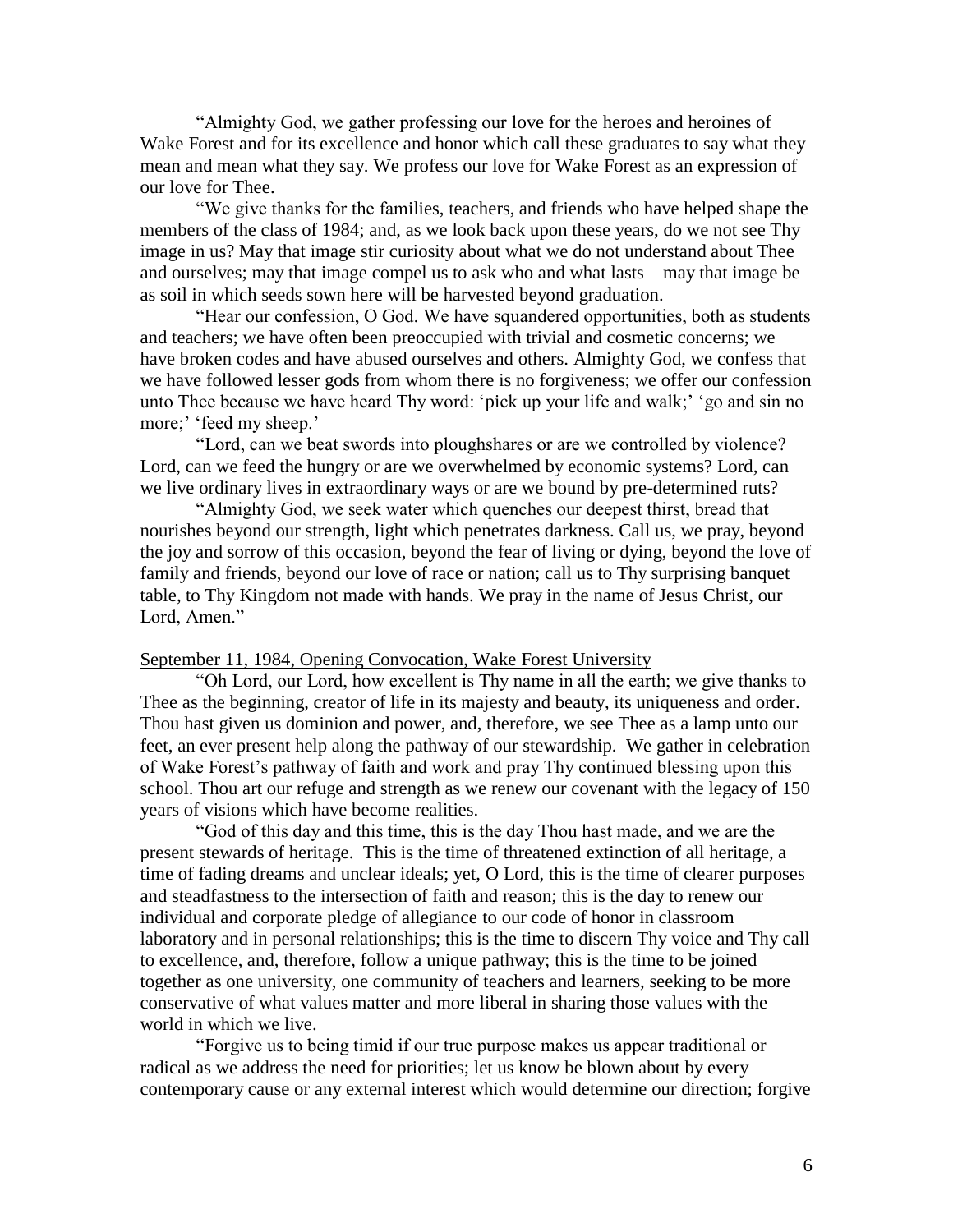us if we relax in our acknowledged success as a school; remind us to those to whom much has been given of them, much is expected; deliver us from being the appearance of good, and call us even now to that which is good, to what requires of us disciplined labor and unrelenting vision for what ought to be.

"God of beginnings of this present moment, we would be open to the changes and conversions Wake Forest should occasion in the lives of students and faculty, a difference we can make in this world; as we envision what may be, let us be salt and light, for Thou art the God of whatever future there is; Thou art the God of the End as well as the Beginning; let us not be afraid, but let us be guided by hope that in keeping Thy commandments we remain worthy stewards, being transformed, being renewed, being free to walk, to run and not be weary, to keep our course stayed on Thee, we pray in the name of Jesus Christ, Amen."

### May 1986, Notes for Graduation Services? Wake Forest University

"By thy grace and as a consequence of these works, these graduates have achieved singular distinction. O God, we give thanks for all who share in the achievements celebrated; guide and sustain them, we pray, in their labor and their leisure, in their laughter and their tears, now and forever, we pray in the name of Jesus Christ, our Lord, Amen."

"We thank thee, O God, for the sustaining will power of these professionallytrained students who have paid the price of discipline; we thank thee for those whose encouragement helped them succeed, and we pray all will recall this occasion and be inspired by its meaning, we pray in the name of Jesus Christ, our Lord, Amen."

#### February? 1987

"Almighty God, we gather as trustees of learning opportunities, shaping choices within and beyond the classroom – Lord … may our stewardship improve the quality of life and the abiding search for what is and what ought to be, in the name of Jesus Christ we pray, Amen."

# September 11, 1989, Faculty Meeting, Wake Forest University

"In the rigor of renewing our academic rituals, we seek thy assurance that we and our tasks of worthy of one another, in the whirlwind of commencement for newcomers we seek assurance that we can cope: Lord god, we seek thy abiding presence in labor and leisure, in that spirit we pray, Amen."

#### February 12, 1990, Faculty Meeting, Wake Forest University

"Almighty God, we grieve that hatred, fear dominate relationships between races and religions; forgive us, O Lord, for whatever part we play in the systematic abuse of others – we rejoice O Lord whenever respect and reconciliation are the … force between peoples and nations. May these begin and grow in the spirit of Thee. Amen."

#### March 12, 1990, Faculty Meeting, Wake Forest University

"Lord, hear our prayer, whatever our language, whatever our feelings; hear our prayer in good times and bad; Lord, hear our prayer in church, mangers, synagogues, wherever, whenever, Oh Lord, hear our prayer, we prayer in thy holy name. Amen."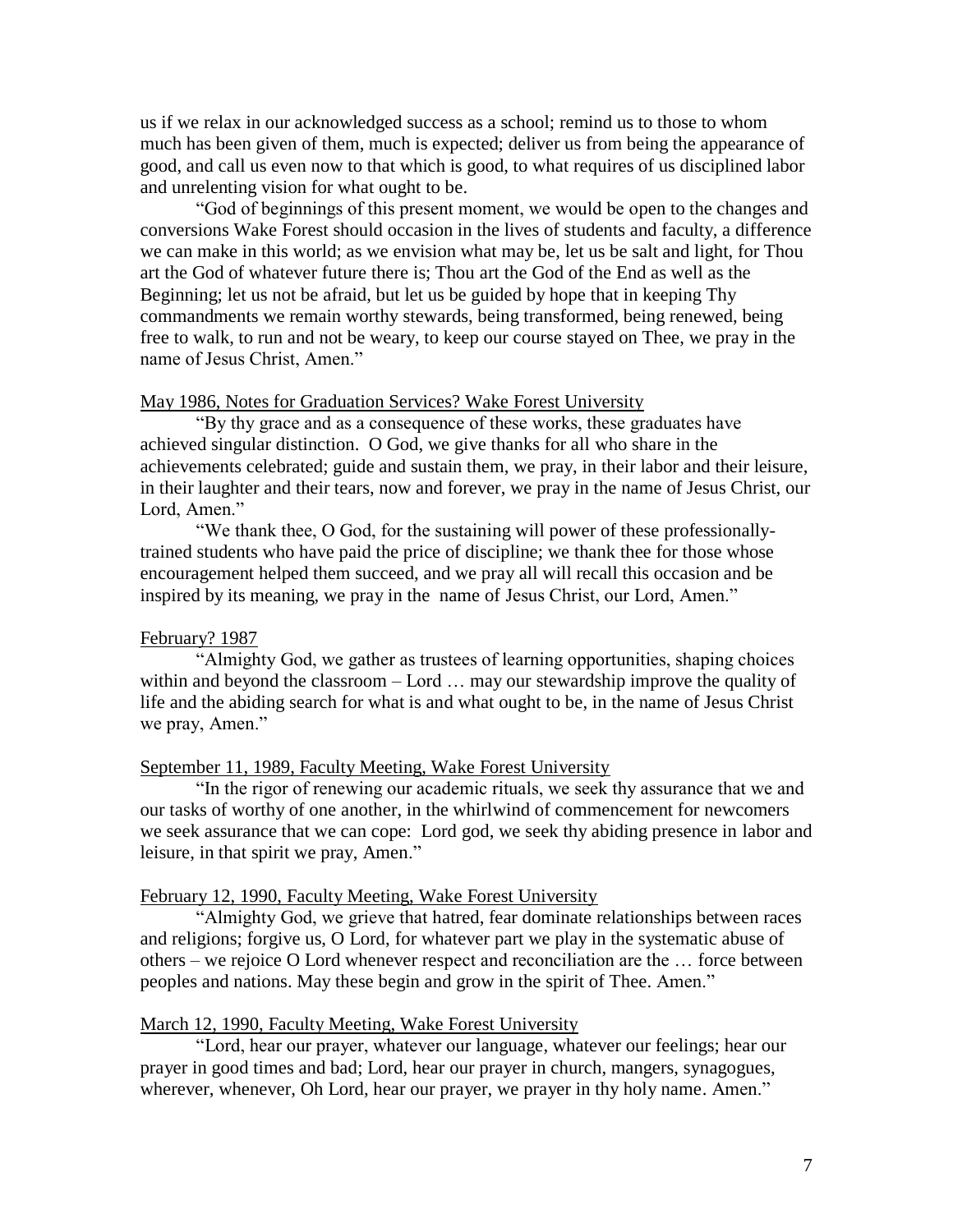### May 14, 1990, Faculty Meeting, Wake Forest University

"Creation, re-creation, sustain and renew us heretics … – success and failures as teachers; … / joy in relationships; obedience / disobedience in relation to thee – for thy steadfast love of each of us, unending, forever. Amen."

### September 10, 1990, Faculty Meeting, Wake Forest University

"Most holy God, we who return offer thanks for the renewed opportunity to be worthy stewards; most holy God, we who are newcomers give thanks for having chosen and been chosen to join this faculty. May we all be bonded together in a singular covenant of teaching and learning. And whatever, Oh Lord, is favorable, whatever is commendable, whatever is worthy of praise, let us think of these things. Grant that thy powers, oh Lord, be with us, one and all, Amen."

#### October 8, 1990, Faculty Meeting, Wake Forest University

"Almighty Lord, we acknowledge that we are weary and confess that some of our weariness is based on fear that we do not measure up to our goals or those established for us – may the approaching break invite a respite from weariness that we might seek out solitude that our spirits might be renewed – may thy spirit breathe new life into each of us.

"Not to be refreshed that we would continue to measure life by our works but be changed that we would live not by works but by faith in thy spirit, pray, Amen."

#### November 12, 1990, Faculty Meeting, Wake Forest University

"Most merciful and Almighty God, we pray for peace in the mist of war, for fullness in the fears of multiple hungers, for hope which overcomes despair, we pray to thy presence, O God, for the healing of our souls. Amen."

#### February 7, 1991, Founders Day Convocation, Wake Forest University

"Before we pray, let me say that the Meditation Room in the Benson Center and Davis Chapel have vigil candles with the opportunity to leave prayers. A sampling of those petitions includes prayers for everyone affected by this war. I invite you to pray together in silence, remembering persons of your choosing, and I call to your attention to the six American hostages still held in Lebanon, no less than four and as many as six years: Terry Anderson, Thomas Southerland, Joseph Cicippio, Edward Tracy, Alann Steen, Jesse Turner, and Terry Wait, English. Following the silent prayers, I will offer a pastoral prayer.

"Eternal God, shepherd of every hope and refuge of each broken heart hear our prayers. Be present, we pray in this convocation, in the stillness before sleep, amidst the rigors of our labors. We pray especially for seniors that they discover a vocation worthy of their talents and the countless needs around us; guide us all in the choices we make and renew with us our connectedness as we honor today those who embody the nobility of Wake Forest's past.

"Lord, have mercy upon us, for without thee, our dominion over the earth becomes destructive, but with Thee, we embrace the beauty of Thy creation.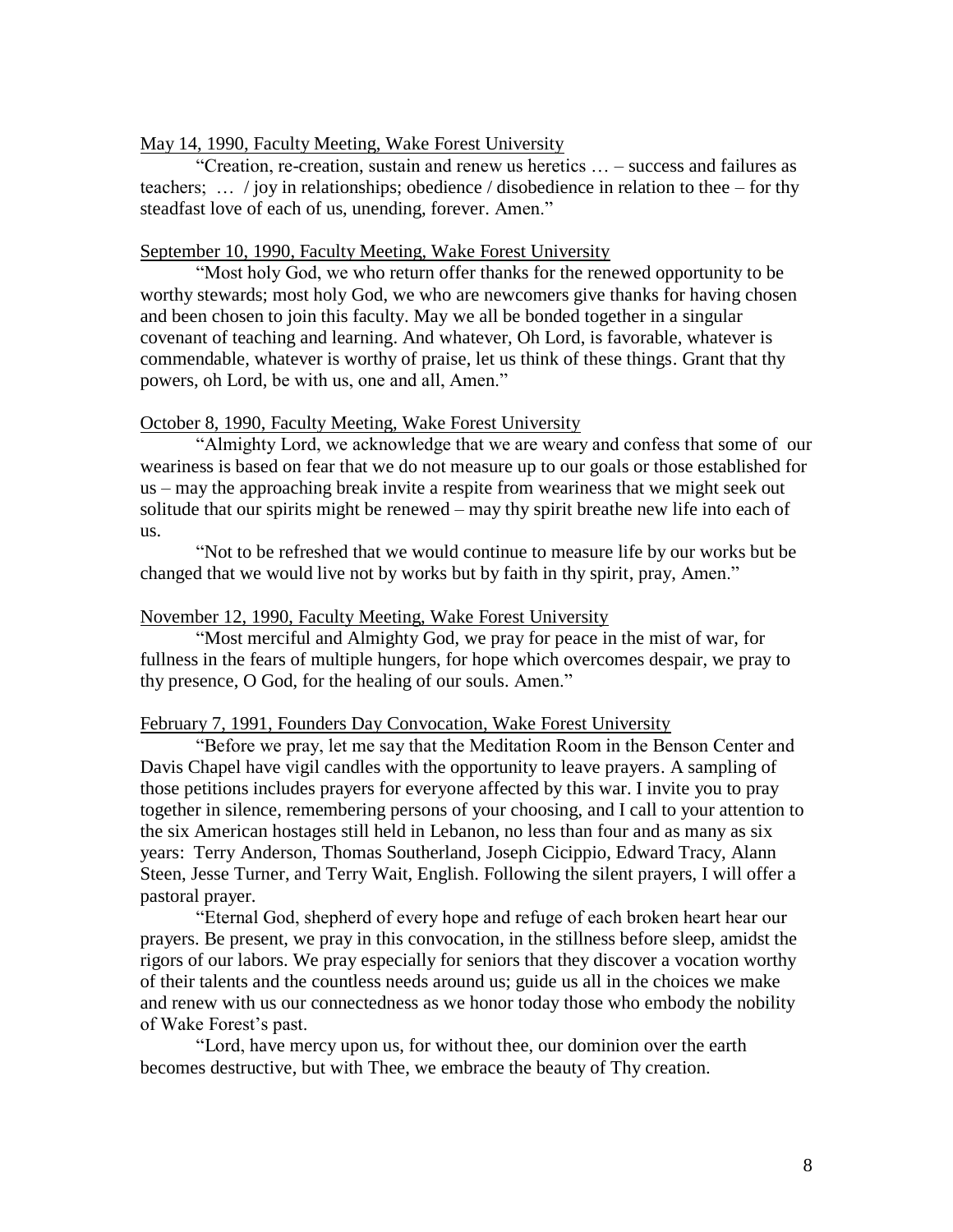"Lord, have mercy upon us, for without Thee, our grief becomes despair, but with thee, our sorrow becomes hope.

"Lord, have mercy upon us, for without Thee, our sins alienate, but with Thee, Thy image within us is renewed so that we can run and not be weary, we can walk and not faint.

"Lord, have mercy upon us. Amen."

#### March 18, 1999, Faculty Meeting, Wake Forest University

"Most holy God, unto whom all hearts are open, from whom no secrets are hid, we hide not our sins but congress them, boldly asking forgiveness. In this season of Ramadan, Passover, and Lent, we acknowledge our ultimate dependence on tThee, most sovereign God, our strength and our redeemer. Amen."

### April 15, 1991, Faculty Meeting, Wake Forest Universitiy

"Most holy God, Source of Wisdom, guide us for we seek to be prudent decisionmakers as a faculty charting policies for Wake forest. Enlighten us, we pray, as we examine and grade those we teach; free us of what is false that we will be bound by what is true and just, in the spirit of thy wisdom. Amen."

### November 9, 1992, Faculty Meeting, Wake Forest University

"Dear Lord, what brings us together and what keeps us apart? What makes for common purpose and what rejects shared commitment? Lord God, are we not made for covenanting together as people and as colleagues? Guide us, we pray, to discern what is community, what builds trust and understanding, for you are a covenant-maker and covenant-keeper. You are steadfast, loving us, hoping for us, reconciling us in this place with one another; hear our prayer for you are our strength and our redeemer. Amen."

#### December 14, 1992, Faculty Meeting, Wake Forest University

"Almighty God, in this season of Advent – Hanukah, we thank you for light in the midst of so much darkness. May mercy's light invite our gratitude. May visions and dreams renew our strength. Amen."

#### March 15, 1993, Faculty Meeting, Wake Forest University

"Merciful God, come into our presence with signs of hope and healing. Come into our presence with the elements of community, for we seek to a community of teachers and learners. Come into our presence with forgiveness for our sins. Come into our presence with the renewal of our minds and hearts. Come into our presence with your visions and dreams – come into our presence that we will obey your commands for you are our strength and our redeemer. Amen."

#### April 12, 1993, Faculty Meeting, Wake Forest University

"God of Wisdom, guide us as we address this agenda. God of compassion, be present for each of us as we address our own personal agendas. God of healing, minister to those of our colleagues who need thee. God of wisdom, God of Compassion, God of Healing, we give thanks for your presence, for you are our strength and our redeemer. Amen."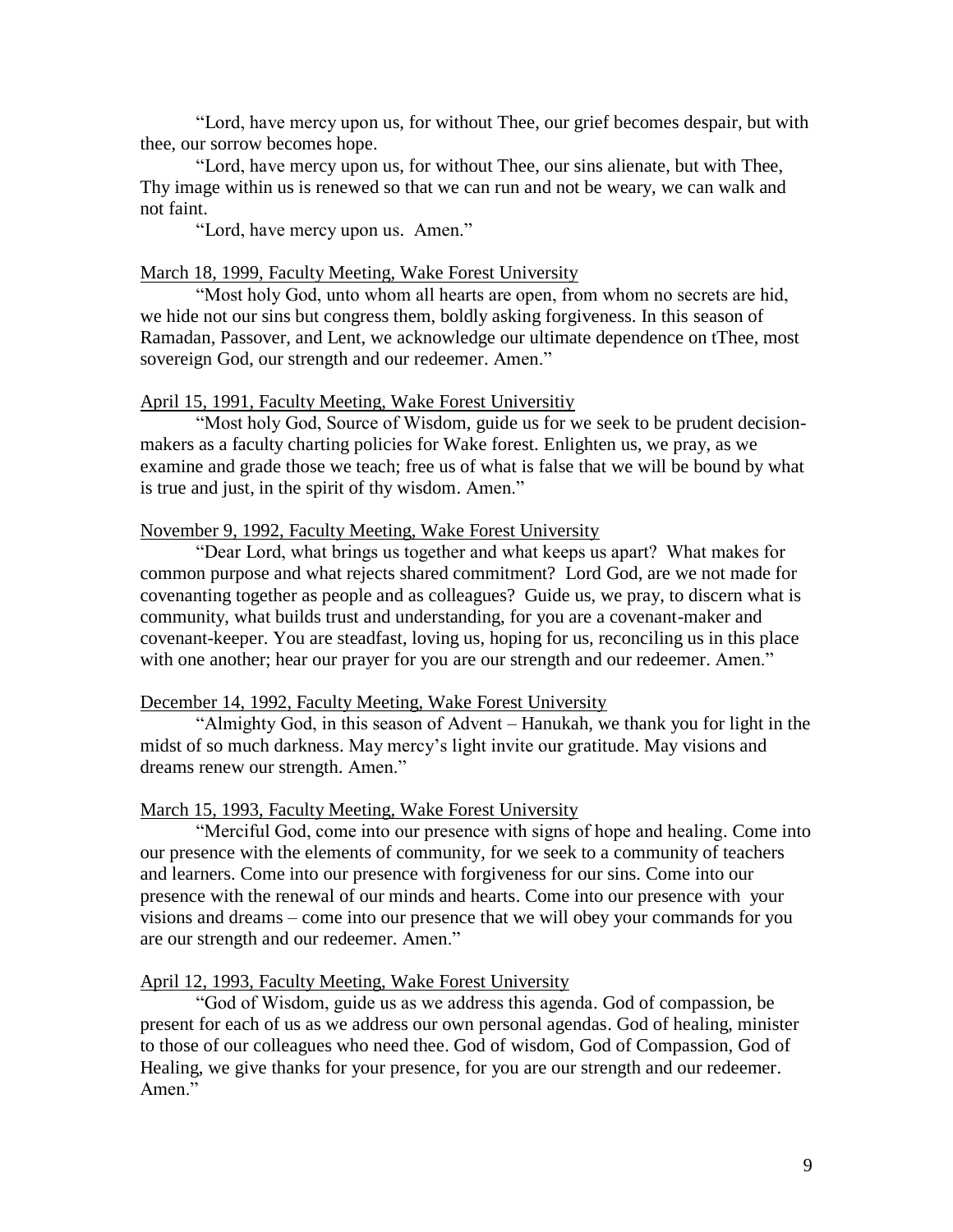# April 15, 1993 Benediction, Holocaust Remembrance Service, Davis Chapel, Wake Forest University.

"Depart from this place in full remembrance of death and life. Depart with God's mark of Holocaust on each of you and me. May Almighty God continue to love and bless us, survivors of our own sin. May God forgive but never forget any of God's children until the Messiah comes. Shalom, my friends, Shalom."

### May 10, 1993, Faculty Meeting, Wake Forest University

"We seek respite from our labors. We pay for one another and for those we teach – may none of us be judged by grades but by your grace – Guide us, O God, in your wisdom as we address this agenda for you are our strength and redeemer. Amen."

### March 14, 1994

"To pray first for yourselves, for your colleagues, for Wake Forest University, those beyond ourselves. Hear our prayers, oh Lord, for you are our Rock and our redemption. Amen."

### May 15, 1994, Baccalaureate Service, Wake Forest University

"Almighty God, let the sun stand still at this moment. Let us savor endings and beginnings, remembering and hoping, hoping your grace will continue to abide, blessing us far beyond our virtues. Let the sun stand still, whether we passed with honors or barely passed; for each of us is fashioned in your image, and you are as near as the breath we breathe.

"Lord, what would you have us, who are so richly blessed, be? How do we manifest our gratitude? How do we give thanks to those who have tested and challenged us, inspired and comforted us? Have we not known you when we failed? Have we not been forgiven when we sinned?

"Lord, let the sun stand still that others may rejoice in their share of the sacred journey; let the sun stand still that we may rejoice in what we have given those we love. Lord, let the sun stand still that we would see Wake Forest's family tree bearing fruit in all seasons.

"Yet in this season of unique joy, hear our confessions, for we have turned our backs on neighbors and strangers, people of different languages and races and have pretended that they are not our concern. Sharpen our vision of who we ought to be as your ambassadors of reconciliation between all of us and you. Let the sun stand still that the spirit of Jesus Christ will be manifest in all of us, for it is not known yet what we may be. Amen."

### February 14, 1995, Founder's Day Convocation, Wake Forest University

"Most merciful God, write again your hope on our hearts, for many hearts are burdened. Write again the command to be just, to love mercy, to walk in humility. Write on our hearts what is true that we may overcome what is trivial and what is false. Write again the majesty and wonder of your creation that we will know you are the measure of all things; set our feet on lofty places to see what the founders and sustainers of Wake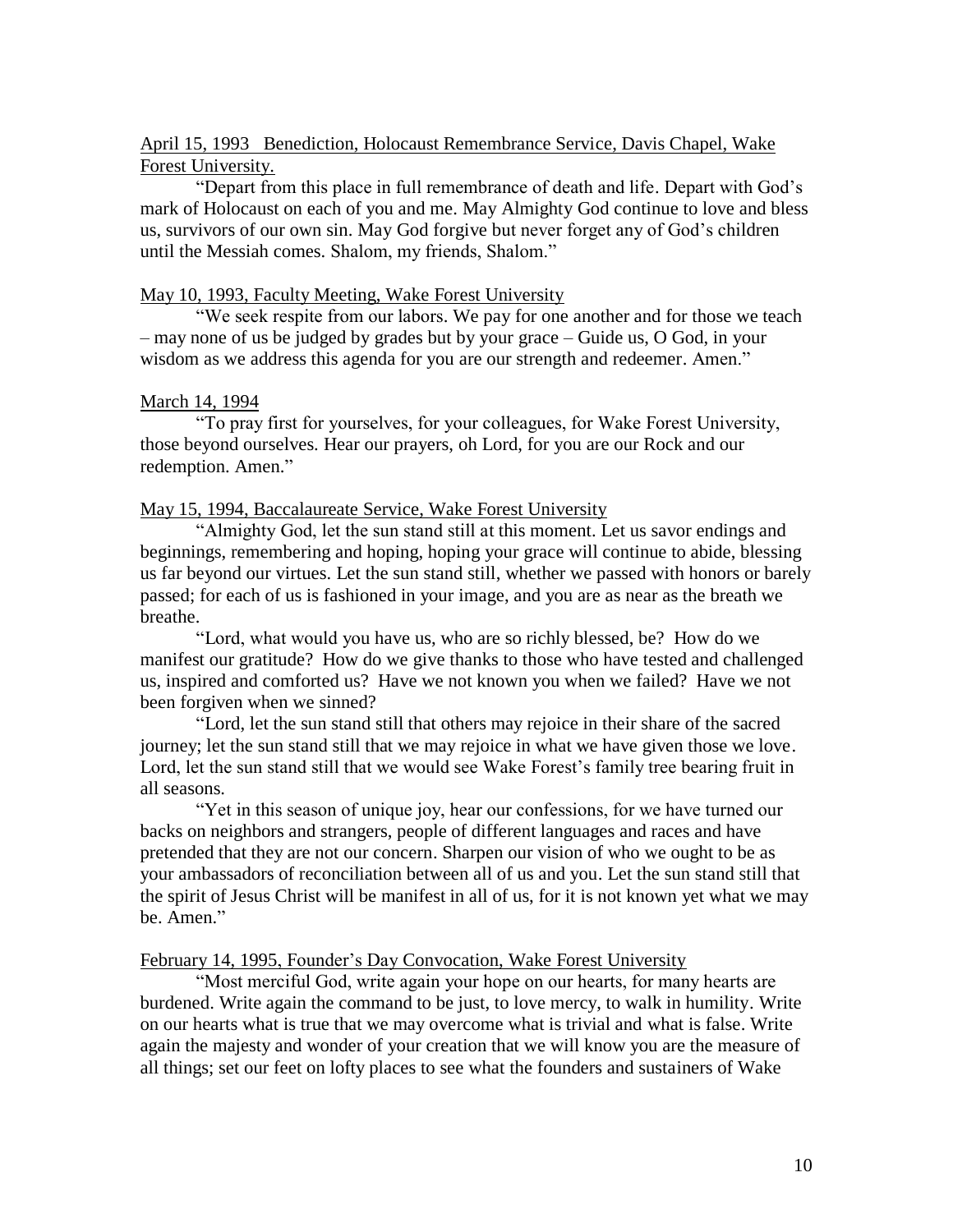Forest achieved. May we here promise to deepen their vision for generations unborn to love and labor here.

"Hear our confession: we feel not your presence but your distance for we ebb and flow like the sea; yet you are in our midst. Lift us when we fall, forgive us when we sin, call us beyond reason to revelation, from rest to risk in your name. Forgive us when we deny the existence of evil and turn our backs on it. Forgive us when we dishonor our promise to be honest in work and in our relationships with one another. Write again on our hearts your relentless mercy that forgives and renews us.

"Write on our hearts those we honor this Founders Day, that we will remember them tomorrow; write again our obligation to be light to one another; write again the expectation that we will be transformed by the power of your spirit for you are our own source and strength.

"Oh Lord, write again your hope on our hearts that we may live abundantly now and always. Amen."

#### February 12, 1996, Faculty Meeting, Wake Forest University

"Lord, the Psalmist declares that a thousand years in your sight are like an evening gone, that we should count our days, seeking a wise heart – hear our prayer for each of us; hear our prayer for Horace O. Kelly's colleagues and family and for [the?] father of a student. Amen."

### March 1999, Faculty Meeting, Wake Forest University

"In the midst of unrelenting time, Oh Lord deliver us for You made us to pray and play, to be still… Enable us to ask who we are that you have made us a little less than equals. In the midst of unrelenting time, oh Lord, grant us the solace of solitude for you came to us in the sounds of silence offering us internal strength and everlasting life. Amen."

#### August 23, 1999, Newcomers' Dinner, Wake Forest University

"We thank thee, gracious God, for the nourishment of food and fellowship: may those of us who are hosts practice on-going hospitality toward new colleagues and friends; may all of us covenant in heart and mind to be what we have never been before, to see what we have never seen on our sacred journeys, to dream dreams and have visions for Wake Forest, in accordance with your hope for each of us. Amen."

#### February 14, 2000, Faculty Meeting, Wake Forest University

"This past week I was the minister for a memorial service for Dorothy Welker. We celebrated her 85 years, including her scholarly work in art history at Wake Forest. I visited law professor Richard Schneider (the age of many of you) and I gladly report that Larry West is recovering from bypass surgery.

"Let us pray, Lord God, show us the way to live and die; enable us neither to be afraid of indifferent toward our mortality. We would claim the Promise – no more sorrow, pain or death, all things new in your presence. May we be worthy stewards, taking care of ourselves and praying for one another. Amen."

#### August 2000, Freshman Orientation Convocation, Wake Forest University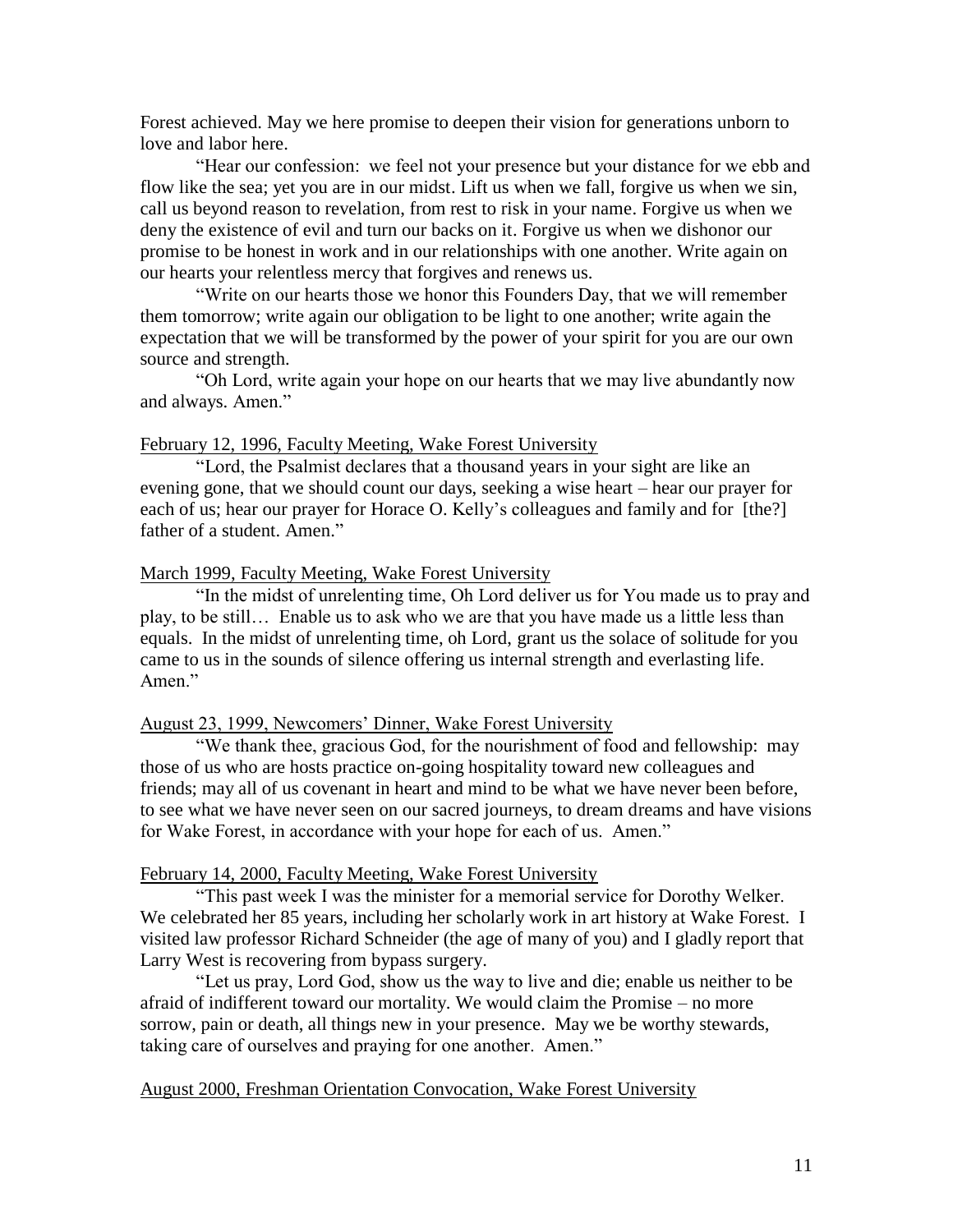"God of all seasons, be present to each of us in this season of expectation and uncertainty.

"We give thanks for family and those friends who share our expectations in our new Wake Forest home in the hope that strangers will become friends. We acknowledge the gift of Wake Forest past and pray for the passion and discipline to honor what has been by what we may become.

"Accompany us, oh Lord, in our labor and our leisure. Deepen within us a love of learning and a love for Thee, for you are our strength and our Redeemer. Amen."

### December 11, 2000, Faculty Meeting, Wake Forest University

"Almighty God, hear our prayers – In the mist of labor, grant us leisure; in the midst of work, grant us wonder; in the midst of memory, grant us dreams.

"We dream of swords into plowshares, but what can we do as wars rage even in the land called holy? We dream of feeding the hungry but cannot.

"Almighty God, we can pray for friends and family who are sick in body and spirit. We can rejoice that your Light will prevail over darkness and that you abide with us, Rock, Redeemer, oh Lord, keep coming to us, keep coming to us. Amen."

#### February 12, 2001, Faculty Meeting, Wake Forest University

"Catholic Priest and former professor at Harvard Divinity School [Henri Nouwen] observed we have a choice – to live with closed fists or open hands. Let us pray: Oh lord, may we live with open hands, open hearts, open minds as we address the tasks before us. Grant us wisdom, grant us courage for the living of these days. Amen."

#### August 23, 2001, New Student Convocation, Wake Forest University

"Oh Lord God, keep ever before us whatsoever things are true, whatsoever things are beautiful, whatsoever things are holy; knit us together we pray as a community of teachers and learners given the bountiful opportunity to grow up in every way; nourish these entering students and families joining us on a sacred journey, for You have given us Wake Forest, a source of life and hope; breathe into each of us everlasting hope, in Jesus' name we pray. Amen."

#### December 10, 2001, Faculty Meeting, Wake Forest University

"Almighty God, whose steadfast love endures forever, hear our prayer: Renew our strength to pray for peace in all nations, among all people; renew our steadfast hope for what we do not see – no more sorrow, pain or death; renew our thankfulness for the gifts we share here – teaching and learning. Lord, we teach our students, who teach us, Together we seek to care for one another as You, oh Lord, care without ceasing for us. Amen."

### April 8, 2002, Faculty Meeting, Wake Forest University

"Dear God, we pray for peace when there is no peace, compassion which is in short supply; we kill one another, whole continents are … . Lord you have commanded us to love one another, to hope … We do not see – people, nations, and religions living together. Beyond our decision-making time – steal time in our hectic schedules to pray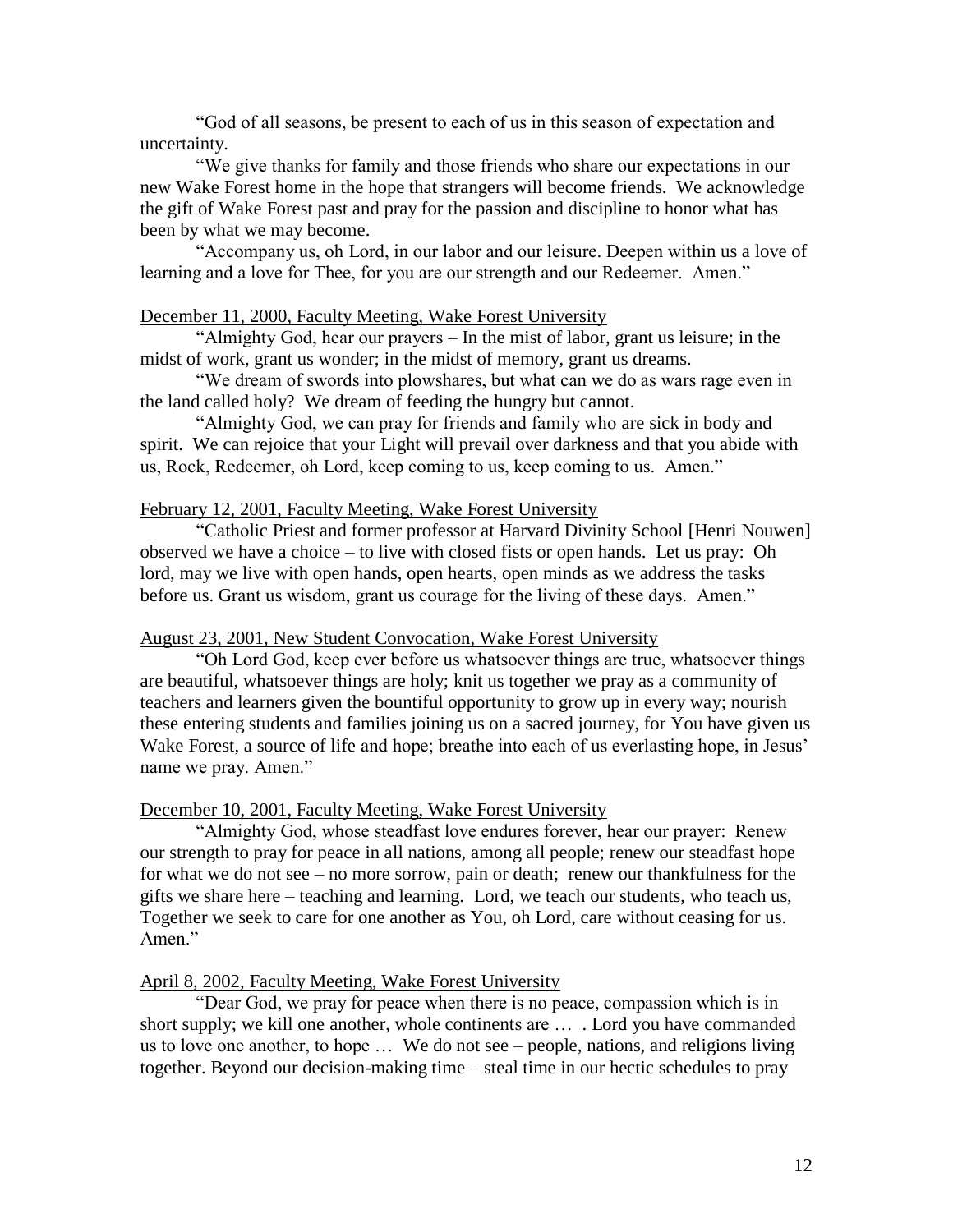for people, and nations, religions to be reconciled, oh Lord, we are all a part of your creation. Lord God, we pray for peace. Amen."

## March 24, 2003, Service in response to the U.S. declaration of war on Iraq, Wake Forest University

"Those of us who comprise the Wake Forest community are never, and should never be, all of one mind. We differ, of course, in our political views, we carry with us different social perspectives, and even the spiritual paths that we walk diverge from each other. But despite these differences, tonight we gather together for one of the world's darkest hours as a true community – a community that is bound together by our common concern for each other and by our shared hope for the safety and well-being of all humankind.

"We are here tonight to be together, to draw strength from friends, and to console and be consoled by each other. We are here to reflect on the human connection we feel not only to others in this room, but to people we have never met and have never seen, people living in places we will never know.

"And we are here to pray: to pray that our world will be guided by wisdom and compassion in the days ahead; to pray that all those who find themselves in harm's way will somehow endure and survive the current conflict; to pray for peace and to pray for a world in which nations finally learn to resolve differences without hostilities.

"Tonight our nation truly is at war, and no matter how just the cause may be, this war, like all others, is ultimately filled with human tragedy. In the face of such tragedy, we gather together this evening to find comfort and to gain understanding in the only ways we know – by turning to our God and by reaching out to embrace each other."

## Undated

"Almighty God, You are our refuge, our strength, an ever-present help in times of sorrow; we lay our burden upon You, seeking the everlasting arms that hold us, heal us, lead us in the ways we should go.

"Lord, we wait for the light in the midst of darkness, for the night gives birth to the day. Lead us in the ways we should go, embarking the promise of everlasting life, we remember the full richness of life lived abundantly. May we live in joy, in hope, caring for each other in gratitude for all we have been given. WE claim the final promise in Jesus Christ, our Lord. Amen."

### Undated, Founders Day, Wake Forest University

"Almighty God, source and sustainer of all life, we give thee thanks for life at Wake Forest. On this Founders' Day, we acknowledge those persons named and unnamed whose prayers, labors, and dreams have been knit together in the fabric called university. What a bounteous table thou hast set before us, O Lord, covered with love of learning and love of thee.

"How can we respond to these gifts? How do we celebrate our birthday? Enable us, we pray, to seek excellence in body, mind, and spirit, fulfilling thy command—Love God with all that we are. Let us lay aside our fears of changing belies, values, and vocational goals, opening ourselves to the renewal and revival of mind and spirit; let us lay aside an easy conscience or superficial measuring sticks, let us affirm that to be fully